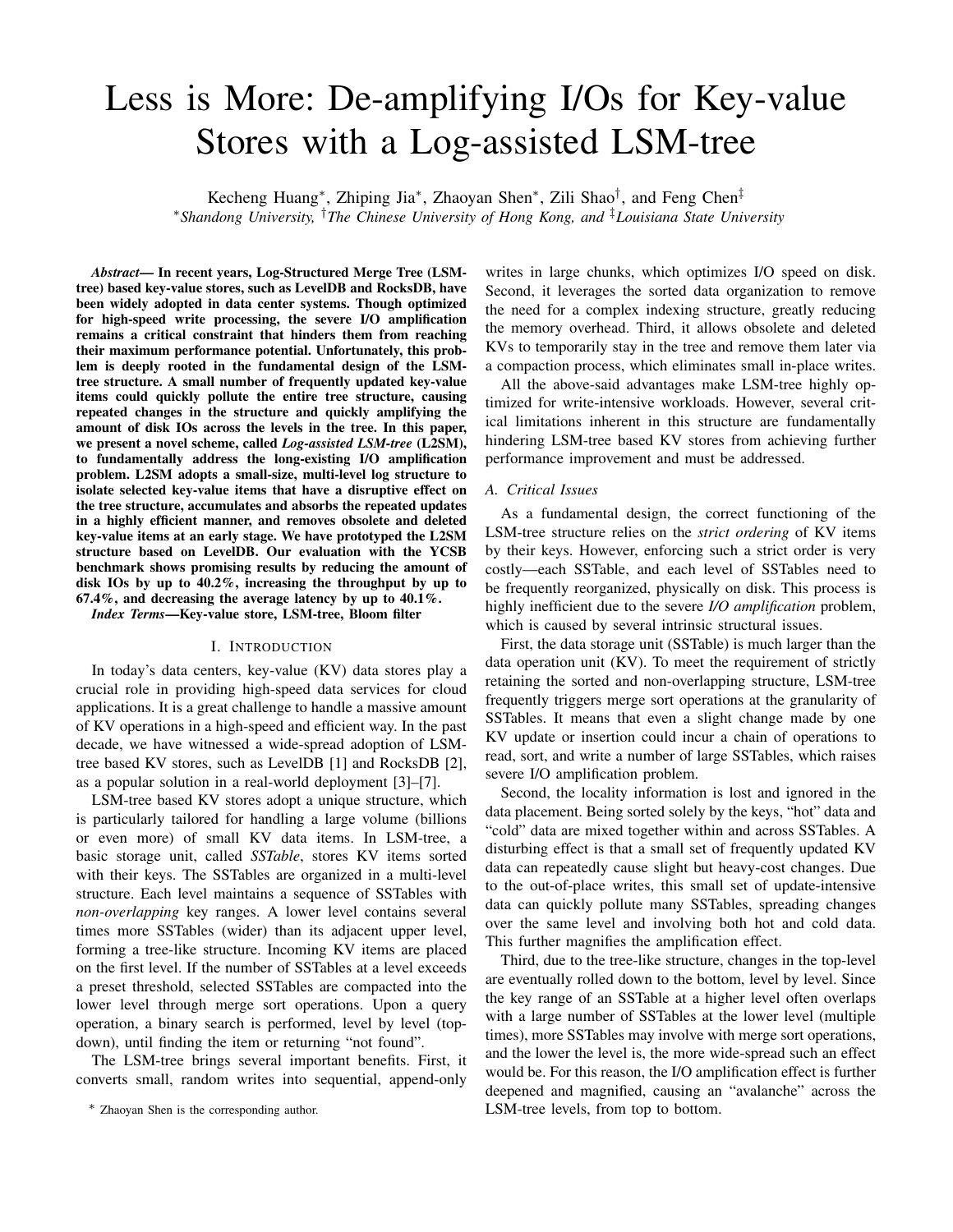# *B. Optimizing LSM-tree Structure*

The above-said problem, unfortunately, is deeply rooted in the fundamental design of the LSM-tree structure. As the KV data store scales up, these issues would become more prominent with a wider and deeper tree structure. A great challenge is—*how to retain the advantages of the LSM-tree based structure but avoid its negative effects?*

In this paper, we present a highly effective solution, called *Log-assisted LSM-tree* (L2SM), to fundamentally address the above-said issues. We aim to retain all the benefits brought by the basic LSM-tree structure but remove the detrimental I/O amplification effect. Our principal idea is to retain the stableness of LSM-tree to the maximum extent.

In essence, the source of all the previously mentioned problems is the frequent, disruptive changes to the tree structure, which forces the involved SSTables to be reorganized repeatedly. By removing, isolating, and delaying such changes, we can minimize their impact on the current status and stabilize the tree structure, which eliminates the root cause of I/O amplification from the beginning.

L2SM accomplishes this by extending the current LSMtree with a separated log structure, called *SST-Log*. This log structure serves three important purposes. First, it is used as a buffer to isolate KV items that receive frequent updates. Hot KVs are separated from the LSM-tree, protecting the tree structure from being polluted repeatedly. Second, we identify and move "sparse" SSTables, which overlap with many SSTables in the lower level, out of the tree and give them a chance to be condensed in the log. Moreover, obsolete and deleted KVs are removed at an early stage, without being rolled down into lower levels, which avoids unnecessary I/Os and releases the occupied disk space. Third, the log also delays changes to the LSM-tree, which creates an opportunity to collapse multiple structure-impacting changes (e.g., overlapped updates, deletes) into a fewer number of operations.

All these optimization measures strive to achieve one goal remove the operations that could potentially destabilize the LSM-tree structure as early as possible. In fact, due to the amplification effect, making such an optimization close to the source of the problem results in a super-linear reduction of I/O operations at greater effectiveness.

It is worth mentioning that our work is different from prior works in that L2SM focuses on addressing the structural problem of the original LSM-tree by proactively identifying and isolating the data that disrupts the tree structure in a separate log structure, which stabilizes the tree structure, removes unnecessary changes, and minimizes I/O amplification. Our contributions in this paper are summarized as follows:

We introduce a novel Log-assisted LSM-tree to improve system performance and reduce disk IOs by enhancing LSM-tree with a small, dedicated log component.

We design an auto-tuning Hotness Detecting Bitmap (HotMap) and an SSTable density estimation scheme to identify KV items that frequently cause small but heavycost changes to the LSM-tree.

We propose Pseudo Compaction and Aggregated Compaction to condense the SSTables in the log and delay the changes to the LSM-tree.

We have implemented a full-featured prototype based on Google's LevelDB [1] and performed a set of experiments to demonstrate the effectiveness of L2SM. We have also released the open-source code of L2SM [8].

The rest of the paper is organized as follows. Section II introduces background and motivation. Section III describes the design and implementation. Section IV gives the performance evaluation results. Section V describes the related work. The final section concludes this paper.

## II. BACKGROUND & MOTIVATION

In this section, we introduce the background about LSM-tree based KV stores and give an example to explain the problem that motivates this paper.

# *A. LSM-tree based KV Store*

A typical LSM-tree based KV store [9] consists of both in-memory and on-disk components. A *MemTable* (memory table) and an *ImmuTable* (immutable memory table) are maintained in main memory. A set of *SSTables* (sorted string table) store KV data persistently on disk and are logically organized in multiple levels. Except Level 0 (L0), the KV items of a level are sorted in order of the keys, meaning that the key ranges of SSTables on the same level are non-overlapping.

All KV write operations are first served in the MemTable. If the MemTable is filled up, its KV items are sorted and converted to an ImmuTable, which can no longer be updated. Then, the ImmuTable is appended to L0 as a persistent SSTable. This process is called *Minor Compaction*. Thus, the key ranges of different SSTables in L0 may have overlaps. If the size of L0 exceeds a preset threshold, a heavy-weight *Major Compaction* process is triggered to compact all overlapping SSTables to L1. The major compaction process performs *Merge Sort* operations to merge the L0 SSTables with the SSTables in L1 that have overlapping key ranges. The sorted KV items are written back to L1 in newly formed SSTables. Similarly, if the size of L1 or other levels exceeds their size limit, the major compaction process is triggered to select one or multiple SSTables for compaction into the adjacent lower level. In this way, the KV updates are rolled down from the top to the bottom, level by level.

Query handling in LSM-tree KV stores is simple. To locate a KV item in the LSM-tree, we start searching from L0 to the last level. Except for L0, where we need to search all SSTables due to the possible key-range overlapping, for the other levels, only one SSTable needs to be searched due to the sorted structure. Thus, a KV query usually incurs several SSTable searches. To speed up this query process, each SSTable maintains a bloom filter to quickly determine whether a key is possibly in the table or not.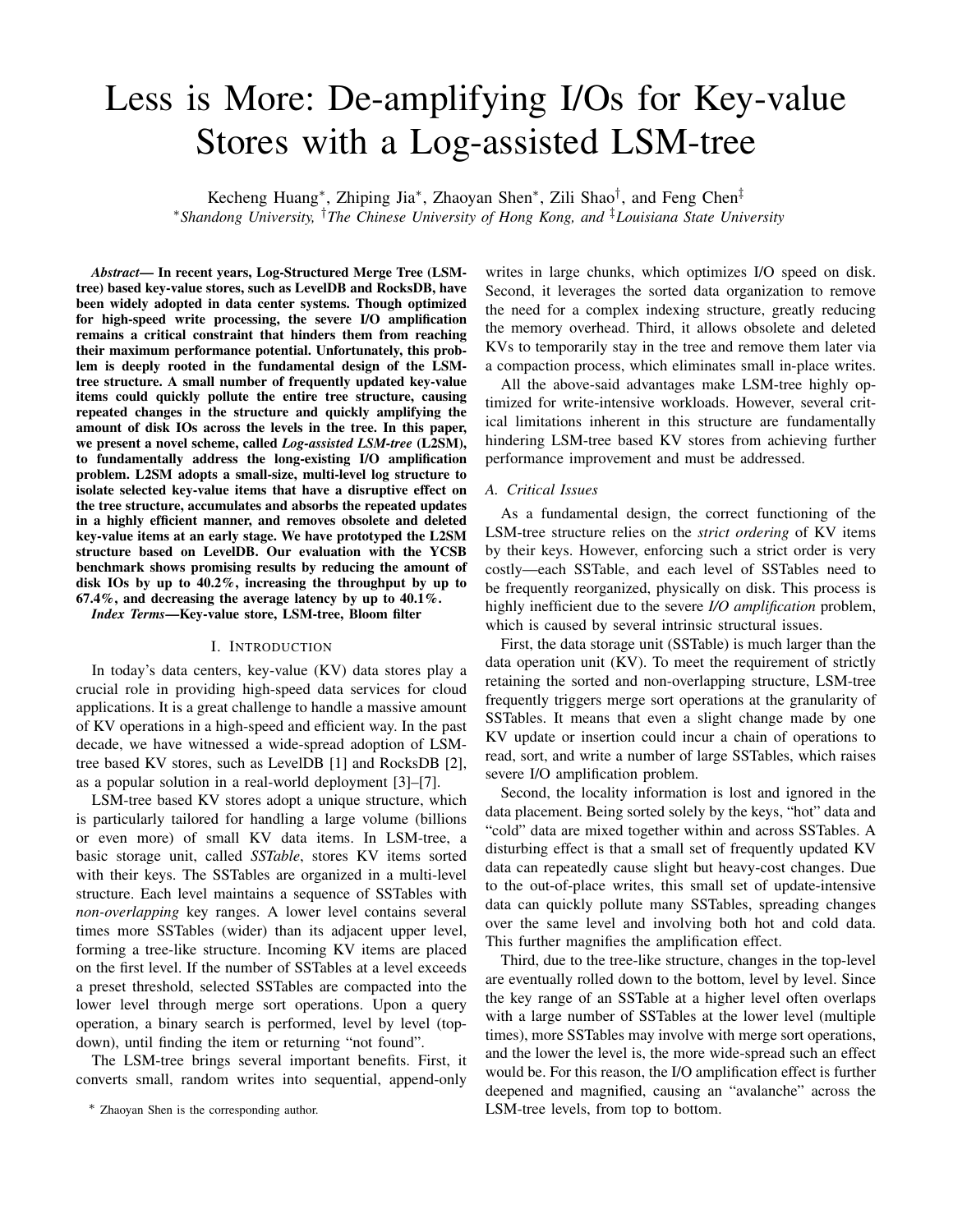

nance overhead in LSM-tree. *B. Motivation*

The unique structure design of LSM-tree makes it highly efficient for managing a large amount of small KV items. However, in real workloads, a fast-pace incoming traffic of random, update-heavy KV requests can quickly pollute the LSM-tree structure, since the compaction process of LSMtree has to maintain sorted, non-overlapping SSTables in each level, which spreads small, random and repeatedly updated entries down to lower levels. In LSM-tree, the deeper the level is, the heavier and more frequently the merge sort operations would be triggered. It forces the system to repeatedly undergo intensive, time-consuming maintenance operations, incurring huge I/O overheads.

We show a simple example in Figure 1 to illustrate the expensive maintenance cost. Assume two LSM-tree levels, Level<sub>k</sub> (denoted as  $L_k$ ) and Level<sub>k+1</sub> (denoted as  $L_{k+1}$ ). At time  $t_i$ ,  $t_{i+1}$  and  $t_{i+2}$ ,  $L_k$  is filled up and demands to compact one SSTable down to  $L_{k+1}$ . The selected SSTable overlaps with four SSTables at  $L_{k+1}$ . Thus, a merge sort operation involving five SSTables has to be performed each time. In total, there are 15 SSTables involved.

Specifically, due to the tree-like structure, the size of each level increases exponentially, from top to bottom. Compacting a victim SSTable at  $L_k$  would involve multiple times more SSTables (four SSTables in this example) at a lower level,  $L_{k+1}$ , causing an amplification effect. Even worse, due to the locality in real workloads, the three victim SSTables selected at  $L_k$  (each selected at time  $t_i$ ,  $t_{i+1}$ , and  $t_{i+2}$ ) are very likely to have overlaps (e.g., a few hot KV items could be repeatedly updated and pollute a range of KVs.). The amplification effect is further magnified over time.

To illustrate this effect, we have performed a preliminary test on LevelDB [1]. We randomly insert 80 million KV items to the data store. The size of each KV item is set as 1KB. The detailed experimental setup can be found in Section IV. Figure 2 shows the amount of disk IOs involved at each level along the time. We can see that, at each level, the disk IO amount increases with the arrivals of incoming requests, which is as expected. The amount of disk IOs of L0 increases at a rate nearly identical to the incoming requests. This is because the KV items buffered in memory are directly flushed into L0 as SSTables and the KV items of different SSTables in L0 are not sorted. Thus, there is almost no maintenance overhead in L0. However, as the level gets deeper, the growth rate of disk IO amount also increases. In other words, the lower the level is, the more disk IOs are involved, at an accelerating pace.



Fig. 3. Overview of L2SM architecture.

Thus, it is more severely impacted by the amplification effect. At the end of the test, the maintenance I/O overhead of L3 is up to 5 times as large as the amount of the incoming requests. This example vividly shows the I/O amplification over levels.

## III. L2SM DESIGN

We propose a highly efficient solution, called *Log-assisted LSM-tree* (L2SM), to fundamentally address the critical I/O amplification challenge. In this section, we will first give an overview of the proposed architecture, and then present the design details of each component.

# *A. Architecture Overview*

A key design goal of L2SM is to retain the benefits of the LSM-tree structure, but remove the detrimental I/O amplification effect. L2SM accomplishes this by extending the core LSM-tree structure with a set of highly optimized mechanisms.

As illustrated in Figure 3, L2SM maintains KV data in both memory and disk storage. (1) In-memory structures: Similar to the classic LSM-tree, L2SM retains the two inmemory structures of LSM-tree, *MemTable* and *ImmuTable*, as a staging buffer to organize small, random KV items into large, sequential I/Os. (2) **On-disk structures**: Unlike the classic LSM-tree, data on the disk storage is divided into two parts, *LSM-tree* and *SST-Log*, respectively. The tree part functions similarly to the traditional LSM-tree. A critical change is the addition of the SST-Log part. SST-Log is a multi-level structure designed for achieving the key purpose—absorbing the operations that destabilize the LSM-tree structure. Except for L0 and the last level, each level of SST-Log aligns horizontally with the corresponding tree level, and also contains a list of SSTables. The purpose is to make the log absorb the most frequent and disruptive changes, protecting the tree in a stable status with minimal updates.

Data flow in the L2SM structure is as follows. (1) Incoming KV items are first packed into the MemTable and then converted to the ImmuTable. Next, the *Minor Compaction* (MC) process merges the ImmuTable into L0 as a persistent SSTable. (2) When the number of SSTables of any level exceeds the size limit, we monitor and identify the SSTables that could potentially impact the tree structure, such as those with a sparse or hot key range. A *Pseudo Compaction* (PC) process moves the selected SSTables into the same level's SST-Log, which is managed by a *Log Metadata Manager*. Note that PC does not incur any physical I/O but only updates the metadata structures. (3) If the size of an SST-Log level exceeds its limit,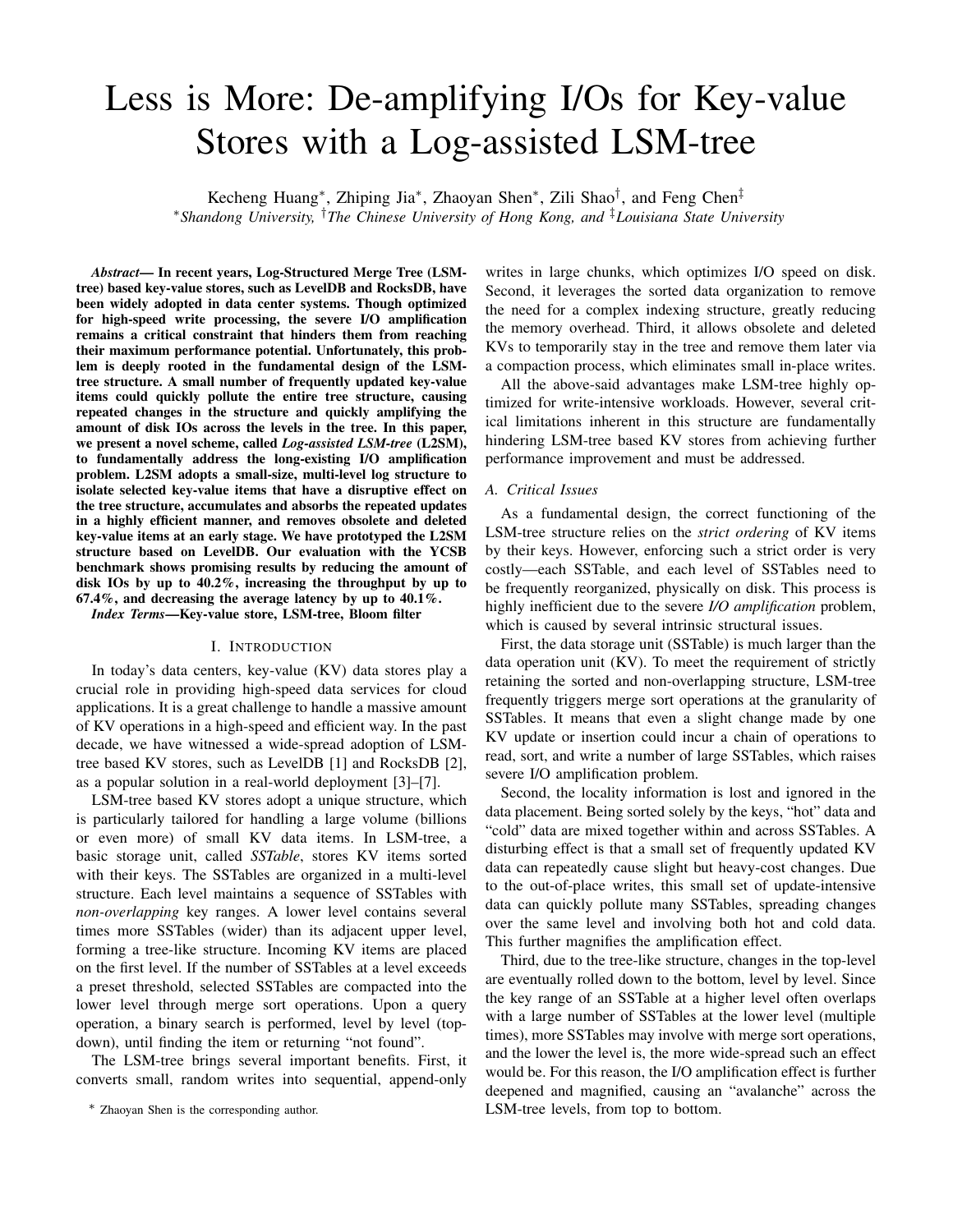an *Aggregated Compaction* (AC) process selects and evicts victim SSTables from the log and merges with the overlapped SSTables at the lower level of the tree. Hence, in L2SM, a KV item first moves horizontally from the tree to the log, and then moves back and vertically down to the tree, and so on. This process repeats and the log filters the disruptive updates out of the tree, level by level.

# *B. LSM-Tree and SST-Log*

In L2SM, KV data are stored persistently in either the LSMtree or the SST-Log. The two areas are *logically* separated by maintaining each level's log in a preset size proportional to the same level of the tree. The two service processes, PC and AC, are periodically activated to maintain the target sizes. In our prototype, the total size of all SST-Logs is set to no more than 10% of the LSM-tree. We will discuss the effect of SST-Log size in Section III-B2.

*1)* LSM-tree*:* In L2SM, the LSM-tree part is designed to mostly maintain KV data that are rarely updated and have dense key coverage. The management in L2SM is similar to the traditional LSM-tree design the following differences.

First, in the original LSM-tree, the compaction process at each level merges SSTables into the next level, always in the top-down manner. In L2SM, the compaction process splits into two: the PC process moves SSTables horizontally from the tree to the log at the same level; the AC process merges SSTables from the log down into the lower level of the tree.

Second, the compaction process in the original LSM-tree selects SSTable for compaction based on the key-range order. In contrast, the PC and AC processes select SSTables based on their properties (hotness and density).

Third, the LSM-tree usually selects one SSTable for compaction into the lower level each time. The AC in L2SM usually selects multiple SSTables from the log for creating a denser structure and better I/O performance.

*2)* SST-Log*:* SST-Log, a multi-level log structure, is maintained as an extension to the LSM-tree. SST-Log serves four main purposes: (1) It provides an isolated space to separate the "hot" (frequently updated) data, which repeatedly pollutes the structure, out of the tree. (2) It provides a buffer zone to identify and condense the "sparse" SSTables, which contain a few keys covering a wide range, before merging them into the tree. (3) It delays and mitigates disruptive operations, e.g., accumulating multiple updates into one. (4) It allows us to remove the obsolete and deleted data out of the tree early.

The basic structure of SST-Log is shown in Figure 3. Except for L0 and the last level, a linked list of SSTables, called a *log*, is maintained for each level. The log organizes the SSTables that are selected and moved from the same level of the tree in a *unidirectional* manner. That means, once an SSTable is moved from the tree into the log, it either stays in the log or is further merged by AC down into the lower level of the tree, but it never moves back to the same level of the tree. It guarantees that the most recent version can always be found if following the right order (e.g.,  $Tree_n$  !  $Log_n$  !  $Tree_{n+1}$  !  $Log_{n+1}...$ ).

Unlike at a tree level, the SSTables in a log may have overlapped key ranges. Multiple versions of the same KV items could co-exist simultaneously in a log. When looking for a KV item, all the SSTables whose key ranges cover the target key need to be searched. In contrast, in LSMtree, the SSTables of a level are sorted by their keys and strictly non-overlapping (a key only appears in one SSTable). Allowing such overlapping is essential in L2SM, since the log is designed to absorb and accumulate multiple updates, which can be collapsed into one in the AC process. To accelerate the in-log search, we use Bloom Filters for quick filtering. More details will be discussed in Section III-D.

Determining the log size. SST-Log is a multi-level structure. The size (i.e., the number of SSTables) of each level's log has a limit. A naïve solution is to set the log sizes of different levels to the same, or the same percentage proportional to the tree size. Both solutions are sub-optimal for two reasons.

First, the log of each level serves as a buffer, which filters hot and sparse SSTables out of the tree. Due to the filtering effect, the lower the tree level is, the colder and the denser the SSTables are. It means that maintaining a large log may become unnecessary for lower levels. Second, due to the pyramid-like shape of the LSM-tree, the lower levels contain more SSTables than the upper levels, so maintaining the same size or percentage would be either too large or too small.

We design a scheme, called *Inverse Proportional Log Size*, to determine the log size of each level. It works as follows. The log size of a level is proportional to the size of the same level in the tree. From the top-level down, the log-to-tree ratio (proportion) of each level decreases, meaning that an upper level has a larger ratio while a lower level has a smaller ratio.

Assume  $\omega$  is a preset percentage (e.g., 10%) of the entire SST-Log size to the LSM-tree size with h levels, and  $\lambda$ is the log-to-tree size ratio of the first level. For a given  $m$  (L0 size) and q (increasing rate of levels for the LSMtree), we can calculate the value of  $\lambda$  to meet the requirement  $\sum_{j=1}^{h-2} m$   $g^j$   $\lambda^j < (\sum_{i=0}^{h-1} m$   $g^i)$   $\omega$ . Note that due to the pyramid-like shape of the tree structure, the decreasing ratio unnecessarily means that the log size decreases. For example, if a tree has 10 SSTables at L2, the log size of L2 is 5 SSTables (50%), and the tree has 20 SSTables at L3, the log size of L3 could still be 5 SSTables (25%). When the number of SSTables exceeds the log size limit, AC is activated to select and merge SSTables down to the next level.

## *C. Hotness and Density*

To mitigate the disruptive interference to the LSM-tree structure, we need to identify the frequently updated and the sparse SSTables, and isolate them in the SST-Log part to stabilize the LSM-tree structure.

We use two metrics, *hotness* and *density*, to quantitatively measure the properties of an SSTable. *hotness* measures how frequently the KV items of an SSTable are updated. *density* measures how large the key range of an SSTable covers and impacts. The two metrics together describe the severity of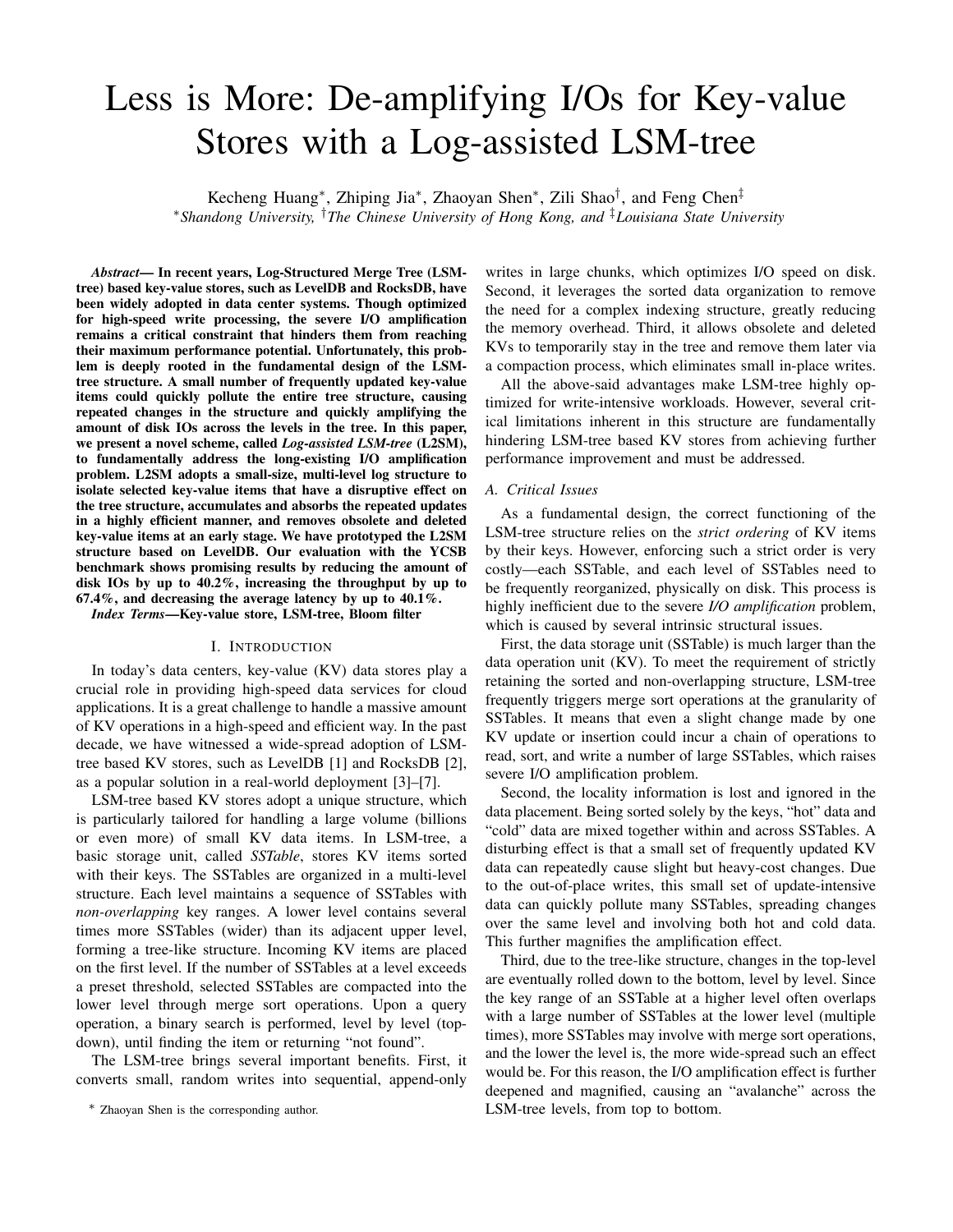

the potential disruptive interference that could be caused by holding the KV items in the LSM-tree. The former describes the temporal property (frequency), and the latter describes the spatial property (breadth).

*1)* Hotness of SSTables*:* L2SM maintains a *Hotness Detecting Bitmap* (HotMap) to quantitatively measure the hotness of an SSTable. HotMap is a global, in-memory data structure consisting of multiple layers of *bloom filters* [10].

**Bloom Filter.** A bloom filter is an array of  $P$  bits, which are initialized to 0. A set of  $K$  hash functions (e.g., MurmurHash  $[11]$  with K seeds) are used to determine the corresponding  $K$  bits in the bit array. Upon an update to a key x, the k-th hash function  $H_k(x)$  is computed and points to a bit in the array, which is set to 1. All  $K$  bits are set in such a way. Upon a query for a key, if all the  $K$  corresponding bits are found set, it indicates that the key has been updated.

Note that a bloom filter may have false positive but never have false negative. To control the false positive rate, a bloom filter of  $P$  bits is expected to record at most  $N$  unique keys (a.k.a. the *capacity* of the bloom filter) with a low falsepositive rate. The capacity  $N$  is designated when the bloom filter is created. More details can be found in prior work [12]. Hotness Detecting Bitmap. We use multiple layers of bloom filters to record an abstract history of key updates. As shown in Figure 4, an  $M$ -layer HotMap is composed of  $M$  aligned bloom filters. The  $i$ -th update to a KV item sets the corresponding bits in the  $i$ -th bloom filter. Thus, a  $M$ -layer HotMap can record up to  $M$  updates for any given KV item. We do not further differentiate updates over  $M$  times. If  $m$  bloom filters indicate that a KV item is updated, we can determine that the KV item has been updated for no less than  $m$  times. By calculating the number of positive responses by HotMap layers, we can determine the relative hotness of a key. As shown in the figure, the number of updates of key  $X1$  is m and the number of updates of key X2 is 2.

Hotness value calculation. An SSTable's hotness is determined by its contained keys. The hotness value of an SSTable is calculated as  $\sum_{i=1}^{m} (x_i - 2)$  $i$ ), where  $x_i$  is the number of keys in the SSTable that are indicated positive in the  $i$ -th bloom filter (i.e., the number of keys being updated for  $i$  times). Note that an exponential function is adopted to assign different weights to different bloom filter layers, because we desire to identify SSTables that contain frequently updated hot keys, rather than many warm keys. In other words, the higher the layer is, the more vital it is.

Configuring HotMap. The effectiveness of the HotMap is determined by two important parameters, M and P. A critical challenge is how to determine a proper configuration for the two parameters, and how to retain their effectiveness and adapt



to the workloads during runtime.

**Configuring**  $M$ .  $M$ , the number of HotMap Layers, determines how many updates we can use to differentiate hot and cold keys. A large M means a more accurate HotMap but also higher memory overhead. We use a simple method to set M. For a given workload with r requests to access n unique keys, the average number of requests being received by a key is  $\tau = r/n$ , and we use  $M = dr/ne$  to set the number of layers. The rationale is simple—if a KV item has been updated more frequently than the average, it is considered as a hot item, and there is no need to further track its exact number of updates; otherwise, it is regarded as a cold item (below average). The  $\tau$  is about 4.54 in a Skewed Zipfian distribution, and 2.32 in a Scrambled Zipfian distribution. Thus, in our prototype, we set M to 5 layers, which is more than sufficient.

**Configuring**  $P$ .  $P$ , the bit array size, determines the effectiveness of a bloom filter. With a small bit array size (a small  $P$ ), the bloom filter would suffer a high false-positive rate. Let  $\rho$  represent the ratio of hot keys (being updated more than  $\tau$  times) to all the unique keys in a workload. Assume  $N$  unique keys in total and  $K$  hash functions used in the bloom filter, according to prior study on bloom filters [12], the bit array size should be set as  $P = \frac{K}{\ln 2}$ . In a Skewed Zipfian distribution,  $\rho$  is 6.5%, and 5% in Scrambled Zipfian distribution. According to the unique keys in our workloads, our prototype sets  $P$  to 4 million bits initially.

Auto-tuning HotMap. As time elapses, the HotMap will be gradually filled up, eventually losing the ability of reliably differentiating hot and cold keys. Thus an important task is to ensure the HotMap to be adaptive to the workloads and to be continuously effective during runtime.

To retain a low false-positive rate, we need to expand and update the HotMap periodically. A simple method is to keep track of the first (top) bloom filter, which records the oldest KV updates. If the first bloom filter is approaching to its capacity limit (a.k.a., having received  $N$  unique keys), we retire this (oldest) bloom filter by resetting all its bits to 0, enlarge its capacity by 10% and rotate it to the bottom layer; the second bloom filter, in turn, becomes the new top bloom filter. Thus, the HotMap size can be expanded.

This simple solution has two potential problems. First, the HotMap size may keep growing quickly. Second, adjacent layers may receive the same number of keys, thus cannot provide enough information for us to differentiate hot and cold keys. To handle these two issues, we propose an *Online Adaptive Auto-tuning* scheme to automatically adjust the M bloom filter arrays.

Several scenarios would trigger the tuning scheme to adjust the array size. As shown in Figure 5, if the first (top) bloom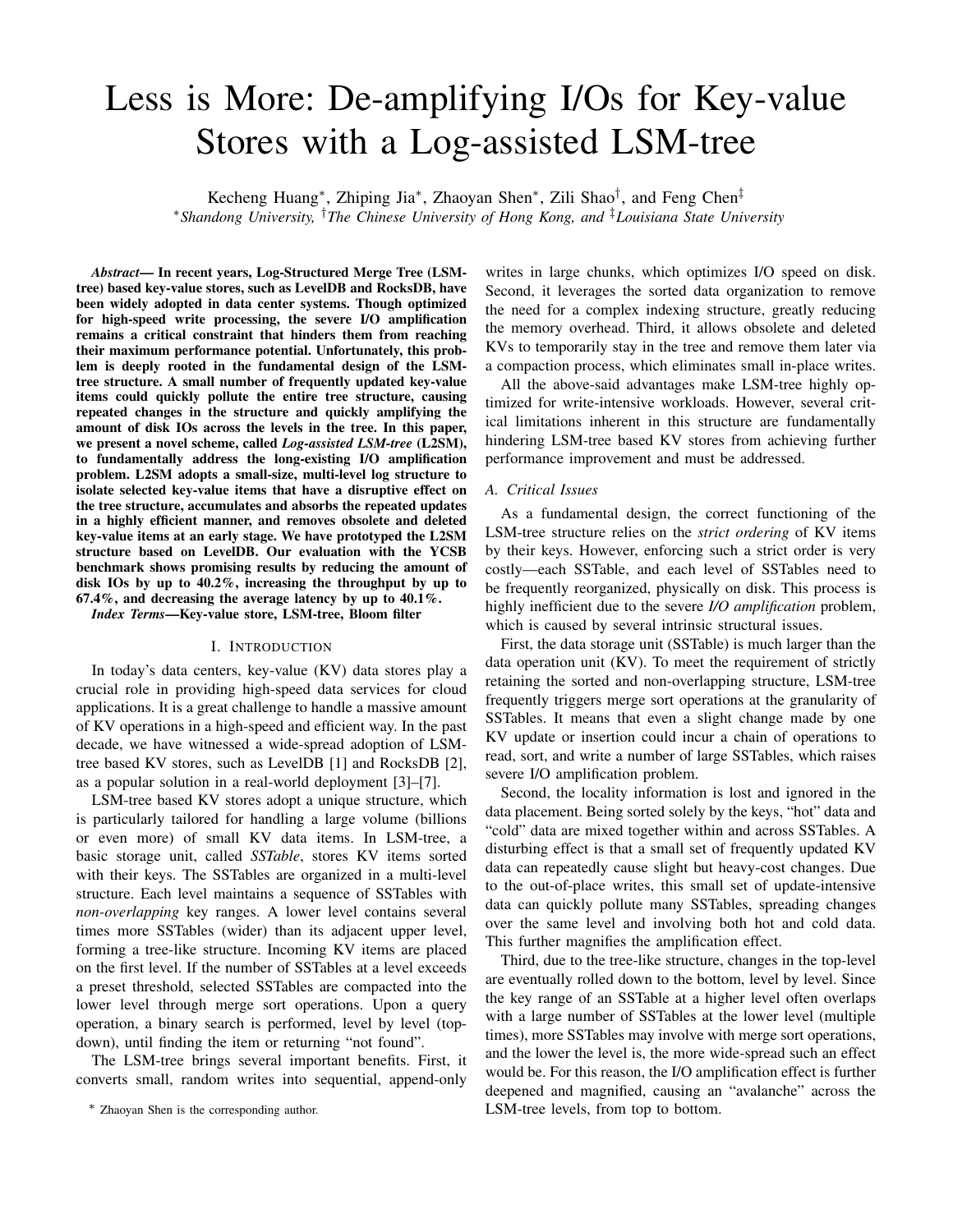filter is approaching to its capacity limit, which indicates that the HotMap is too small to reliably serve the purpose with a low false-positive rate, we retire this layer. When retiring this layer, we further check its following layer. If the size of the following layer is consumed more than 20%, we enlarge the size of the top bloom filter by 10%, reset all its bits to 0, and rotate it to the bottom layer, as shown in Figure  $5(a)$ ; Otherwise, if the following layer is consumed less than 20%, to save space, we directly make the size of the top bloom filter the same as the current bottom layer, reset all its bits to 0, and rotate it to the bottom layer, as shown in Figure 5(b). The rationale is that if the second layer does not receive many keys, it is very likely that most keys are cold (updated only once) and the working set is not growing, thus the current HotMap size is sufficient.

Suppose the top bloom filter is large enough to contain all unique writes, if the unique keys accepted by any two adjacent layers are too close (e.g., the difference of accepted insertions between two layers is less than 10%, and each layer occupies more than 20% of the layer size), it means that the two adjacent layers are similar, which happens when the set of keys is repeatedly updated. Thus we may remove one layer to retain the effectiveness of the HotMap. In this case, we also retire the top filter layer by resetting and rotating it to the bottom layer, as shown in Figure 5(c). The size of the rotated layer equals the size of the current bottom layer.

The purpose of the above-said mechanism is to ensure that the multiple layers of the HotMap are able to adapt to workload changes, and also provide enough information for us to differentiate hot and cold keys. In Section IV, we run a set of workloads with various distributions to evaluate the effectiveness of this scheme.

Overhead. Maintaining and updating the HotMap would incur additional memory and computational cost. The memory overhead is relatively small, with  $M$   $P$  bits in total. For typical workloads,  $M$  is 5 and  $P$  is 4 million, the overhead is roughly 2.5 MB. For different workloads, the HotMap ranges from 2.5 million to 40 million bytes.

The hash functions also incur extra computational overhead. Ideally, upon each key update, the HotMap should be updated, involving  $K$  hash-function calculations. To avoid the excessively high computational burden, we only update the HotMap when the KV items are compacted from L0 to L1. This is for two purposes. First, it avoids introducing a perceivable delay for each in-memory update in MemTable (the critical path). Since we only perform hash calculations when slow compaction I/Os happens, the delay is made asynchronous and negligible. Second, we should note that our purpose is to roughly differentiate the *relative* hotness, rather than accurately count the number of updates. Losing some accuracy would not incur significant differences, but brings significant speedup. Although we may miss some KV updates in memory, this optimization is acceptable because the updates happened in memory would not incur extra disk IOs anyway.

*2)* Density of SSTables*:* Density is another important factor affecting the tree structure. A dense SSTable has a large number of KV items concentrated in one small range, which potentially overlaps with fewer SSTables of the lower level, and during the compaction, fewer SSTables would be involved in merge sort. Thus, it is desirable to isolate sparse SSTables in the log, leaving more dense SSTables in LSM-tree.

In L2SM, SSTables are of the same size (in most cases) and the KV items in an SSTable are sorted. We use the ratio of the number of KV items to the key range of an SSTable to indicate its density as follows.

An SSTable's key range is the difference between the first key and the last key within the SSTable. In real workloads, however, keys can be in different forms, such as a string of a fixed length (e.g., 16 bytes) or a random number. Thus, we cannot directly perform numeric subtraction between different keys. We simplify this procedure by converting the keys into a 128-bit binary value. For example, a string character is converted into its ASCII value. Then, we compare the two 128-bit binary values (the first and the last keys), bit by bit, to find the highest bit that differs in the two keys. Assuming the highest bit that differs is the  $i$ -th bit, the key range of this SSTable can be roughly estimated as  $2^i$ . If the SSTable contains k KV items, its density is calculated as  $k/2^i$ . To simplify the calculation, we use the logarithm as the density value of the SSTable, which is  $\lg (k/2^i) = \lg k \quad i$ . In this work, we also use its inversion,  $S = i \log k$ , to describe the *sparseness* of an SSTable, as an alternative way to denote its density. For an SSTable, once it is created, its sparseness value  $S$  can be calculated. The larger the  $S$  is, the more lower-level SSTables would be involved in compaction.

As described above, the hotness and density (sparseness) values quantitatively represent the potential disruptive impact that maintaining an SSTable in LSM-tree could make. The pseudo compaction and aggregated compaction process leverage the two values to determine which SSTables should be held in the tree or isolated in the log.

## *D. Pseudo Compaction*

At each level of the L2SM structure, Pseudo Compaction (PC) is responsible for extracting selected SSTables from the LSM-tree into the SST-Log. According to the property (hotness and density) of SSTables, PC can easily identify the "hot" and "sparse" SSTables, which would severely affect the stability of the tree structure, and isolate them in the log area, thus mitigating the I/O amplification effect.

In the traditional LSM-tree design, when the number of SSTables on a tree level exceeds a limit, the compaction process is activated to merge a number of SSTables into the lower level. In L2SM, PC is also triggered when a tree level is full, but the selected SSTables are moved *horizontally* into the same-level log without any change, involving no merge sort operations or any disk IOs.

Victim SSTables. To identify the best SSTables to move into the log, we use a *Combined Weight* to consider both hotness and density to quantitatively determine the SSTable's value of being held in SST-Log. Given an SSTable  $i$ , assume its hotness is  $H_i$  and sparseness is  $S_i$ , we use a weighted function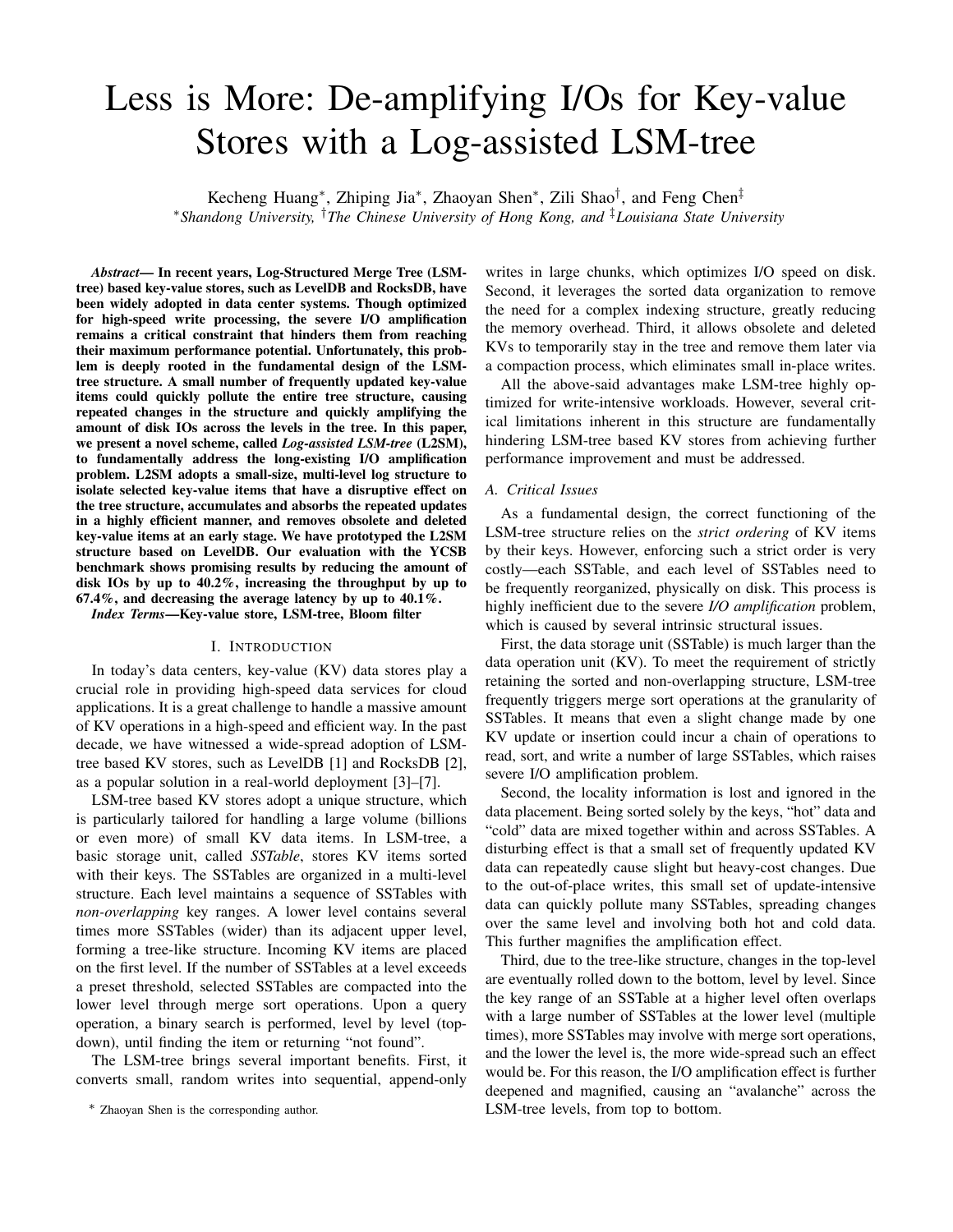$W_i = \alpha$   $H_i + (1 \alpha)$   $S_i$  to calculate a combined value, where  $\alpha$  is a preset weight parameter (0.5 in default).

For hotness  $H$ , the larger the hotter; for sparseness  $S$ , the larger the sparser. To calculate the combined weight of an SSTable, both  $S$  and  $H$  need to be first normalized to the same scale,  $0 \quad 1$ . The normalization is as follows.

When PC happens, we record the maximum hotness  $H_{max}$ and the minimum hotness  $H_{min}$  of all the under-checking SSTables. Thus, the normalized hotness of SSTable  $i$  can be expressed as  $\frac{H_i}{H_{max} - H_{min}}$ . Similarly, for sparseness, when PC happens, we record the maximum sparseness  $S_{max}$  and the minimum sparseness  $S_{min}$  of all the under-checking SSTables.  $S_i$  can be normalized as  $\frac{S_i}{S_{max} - S_{min}}$ . Therefore, the combined weight  $W_i$  for an SSTable can be calculated by  $W_i = \alpha$  $\frac{H_i}{H_{max} H_{min}} + (1 \quad \alpha) \quad \frac{S_i}{S_{max} S_{min}}.$ 

When a tree level is filled up, PC moves the SSTables to the log, in the order of their combined weights from high to low. The SSTable with the highest combined weight is selected first and detached from the LSM-tree, and moved into the log structure. Note that this only involves metadata updates (several linked list operations) without physical data movement on disk; merge sort operations are not needed either. SSTables moved to the log are organized in a linked list. This process repeats until the number of SSTables is below the limit.

Miscellaneous issues. Compared with the LSM-tree levels, a major difference in the SST-Log is that the SSTables in one log level are not sorted and the key ranges of different SSTables may have overlaps. This has two effects.

First, we cannot simply use a binary search to only access one SSTable to search for a target key. We need to search all the SSTables whose key ranges covering the target key, involving multiple disk IOs. To accelerate the query process, we maintain in-memory bloom filters for SSTables in the log. Upon a query, we first find SSTables having the related key ranges. Then we use the bloom filter to quickly locate the SSTables that may contain the target key, and finally perform the in-SSTable lookup.

Second, we may have multiple versions of the same KV item at one level. Since the SSTables in the log also maintain the related metadata that can indicate their freshness, L2SM always begins the search from the newest SSTable that possibly contains the target key. Once the target key is found, we stop the search process and return the item without further searching in the other SSTables. This minimizes the involved I/Os and also guarantees the correctness.

#### *E. Aggregated Compaction*

Aggregated Compaction (AC) is responsible for reclaiming the log space. It attempts to retain the most structure-impactful SSTables in the log, and return the cold and dense SSTables back to the lower level of the tree. When AC happens, we need to particularly consider the following issues.

*Maintaining the query correctness*. A key may have multiple versions of value data existing in the log. It is desirable to accumulate and collapse these multiple versions into one before merging into the lower level. However, this process may



Fig. 6. An example for aggregated compaction.

not be able to be completed at one time (in order to avoid the high overhead). Thus, we must ensure that the same-key data are evicted/merged in a strict chronological order. In other words, the lower-level tree should never contain data newer than the upper-level log.

*Considering both density and hotness*. AC needs to consider both hotness and density of an SSTable to determine whether to continue holding it in the log or not. An extremely sparse or extremely hot SSTable should continue to remain in the log. We need to have a balanced way to integrate both considerations when choosing SSTables for eviction.

*Controlling the involved I/Os*. When merging an SSTable from the log back to the tree, multiple SSTables in the lowerlevel tree could be involved (due to the spanning structure). A sparse SSTable may incur a merge sort operation involving a large number of SSTables. To control the cost of such I/Os, we need to estimate the number of involved SSTables and ensure the incurred I/Os under a reasonable level.

*Removing deleted and obsolete data*. Deleted and obsolete data could also appear in the log. Such data should be removed during AC, rather than drained down to the lower level, thus mitigating the unnecessary I/Os at an early stage.

Compaction process. When the log exceeds its size limit, AC is triggered to return the cold and dense SSTables back to the tree, while keeping the hot and sparse SSTables in the log. To determine the SSTables for eviction, we calculate the combined weight of hotness and density W of all the SSTables in the log (see Section III-D).

The whole process is as follows: (1) Find the coldest-densest "seed" SSTable that has the smallest  $W$  and use this "seed" to recursively find all the SSTables in the log that have key range overlapping with it. Sort all the SSTables based on their version order. (2) Based on the SSTables from Step 1, starting from the oldest SSTable, put it into the victim *Compaction Set* (CS), find the lower-level SSTables in the tree that have overlapping key ranges with SSTables in CS and put them into the victim *Involved Set* (IS). (3) Repeat Step 2 until all the SSTables found in Step 1 are placed in the CS or the ratio of SSTables in the IS and CS is larger than a predefined value (configured as an empirical value 10 to control IO amplification caused by AC). (4) Finally, start real merge sort. Starting from the oldest one first, collapse the SSTables and remove all deleted and obsolete KV items. Then the keys are merged with the overlapping SSTables on the lower tree level, and finally we insert the generated new SSTables into the lower tree level, which completes the AC process.

Figure 6 provides an example to illustrate how AC works. The number in a block indicates its chronological order (the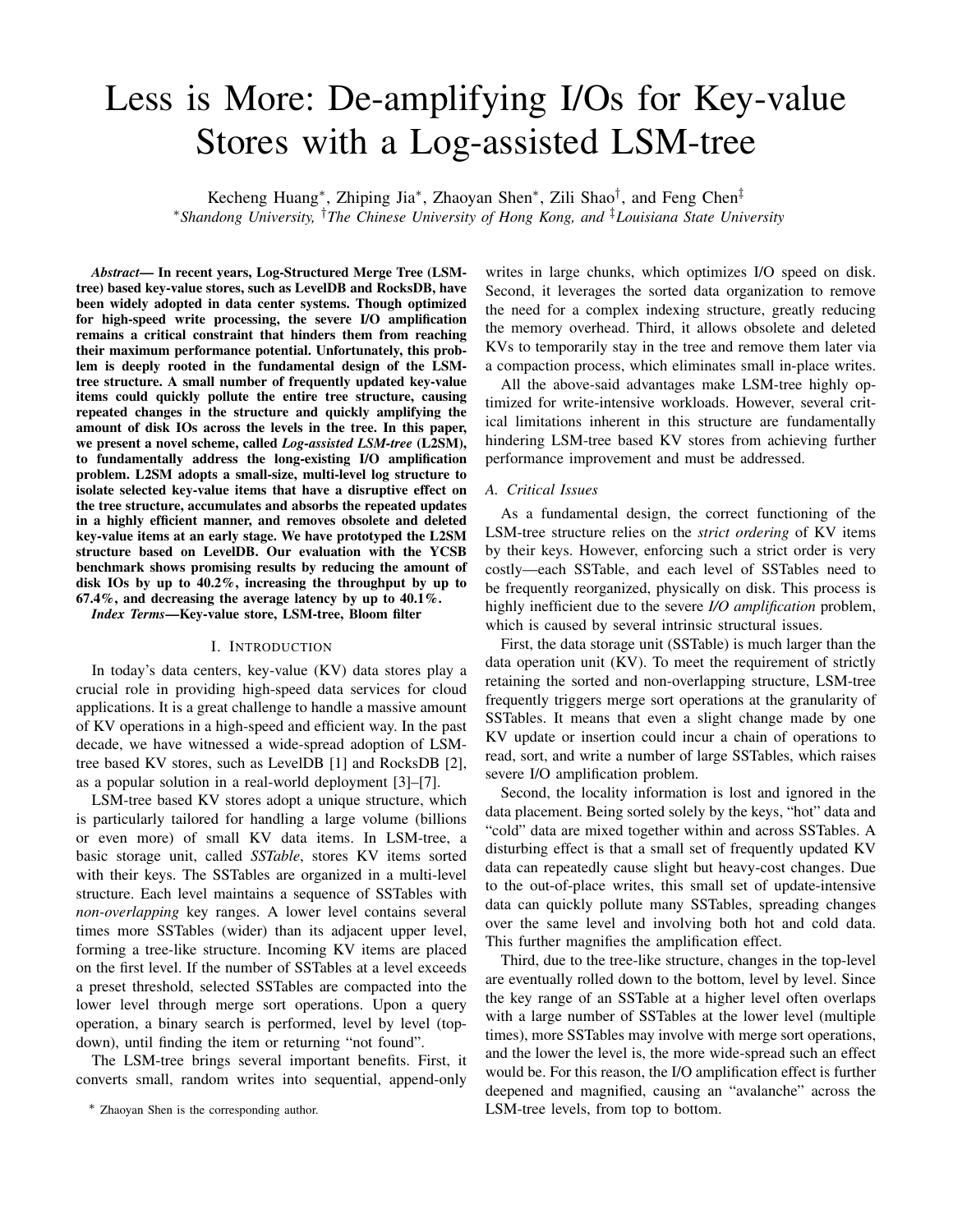smaller the older). Suppose there are six SSTables in log and SSTable 8 with key range "10-20" is the coldest-densest seed. There are three SSTables (6, 14, and 29) overlapping with it. According to the working process of AC, the victim CS includes three SSTables (14, 6, and 8) in the first batch. Although 29 also overlaps with the seed, it is set aside first, since it exceeds the IO limit. Finally, the three SSTables (6, 8, and 14) are compacted with the SSTables that have key range overlaps in the lower tree level.

The aforementioned design brings several benefits. First, we can control the involved SSTables in each compaction process, avoiding the high I/O impact. Second, the old-version data are always drained downstream to the next level before the new version, which guarantees the correctness. Third, multiple overlapping SSTables in the log are merged first. The deleted and obsolete data are removed first, which reduces the amount of KVs before merging with the lower-level SSTables. Finally, both hot and sparse SSTables are safely maintained in the log, ensuring the efficacy of the log structure.

#### IV. PERFORMANCE EVALUATION

In this section, we first introduce our L2SM prototype system and then present and analyze the experimental results.

## *A. Experimental Setup*

We have prototyped L2SM based on Google's LevelDB [1] by adding about 2,000 lines of code. The added code is mainly in db\_impl.cc and version\_set.cc, which are for compaction management and version control, respectively.

To improve the read performance, L2SM maintains additional bloom filters in memory. The original LevelDB maintains a bloom filter on disk for each SSTable, which is loaded into memory when needed. For a fair comparison, in this work, we implemented a version of LevelDB that also uses in-memory bloom filters. We denote the stock LevelDB as "OriLevelDB", and the enhanced LevelDB as "LevelDB". For each implementation, we configure the SSTable size to 5 MB. The capacity growth factor of adjacent levels is 10. Other parameters are configured using the default values of the original LevelDB.

Our experiments are conducted on a workstation, which features an Intel i7-8700 3.2GHz processor, 32GB memory, and a 500GB SSD. For the software, we use Ubuntu 18.04 LTS with Linux Kernel 4.15 and Ext4 file system. For the benchmark, we have extended the standard db bench tool with the Yahoo! Cloud Serving Benchmark (YCSB) suite [13], in which the workload generator is wrapped as a class named generator. Workloads with three different types of distributions, namely *Skewed Latest Zipfian*, *Scrambled Zipfian*, and *Random*, are tested for the evaluation. Each distribution provides a set of workloads with different combinations of KV operations. These distributions can be accessed through API functions, sk\_zip, scr\_zip and normal\_ran.

# *B. Overall Performance*

We first compare the overall performance of the proposed L2SM and LevelDB in terms of throughput (Thousand Operations per Second, a.k.a. KOPS) and average latency. In this set of experiments, we first randomly load 50 million KV items and then issue 50 million mixed KV read/write requests with different distributions to the KV store. The size of KV items varies from 256B to 1KB.

Figure 7(a) presents the evaluation results of workloads with the Skewed Latest Zipfian distribution. The horizontal axis represents the Read:Write ratios (from 0:1 to 9:1) of each workload. The left and right vertical axes show the throughput and latency, respectively.

As shown, L2SM outperforms LevelDB in both throughput and latency across the board. When the Read:Write ratio is 0:1 (write-only), L2SM achieves a throughput of 29.3 KOPS, which is 67.4% higher than that of LevelDB (17.5 KOPS). The throughput gain is mainly due to the collaboration of the proposed PC and the AC. During the working process, PC selects KV items that seriously pollute the LSM-tree and AC moves others to the lower tree level. Thus, the maintenance overhead is significantly mitigated. With the increment of read requests, the performance gain of L2SM over LevelDB decreases. In particular, when the Read:Write ratio of the workloads are 1:9, 3:7, 5:5, 7:3 and 9:1, the relative performance improvement decreases to 59.5%, 41%, 32.5%, 28.4% and 8.7%, respectively. This is as expected, since the optimization strategies mainly focus on writing process. Actually, for read operations, in addition to searching the LSM-tree, L2SM also needs to search the SST-Log. This extra search process would introduce overhead as analyzed later in Section IV-D. Meanwhile, we should note that L2SM still maintains a higher throughput than LevelDB even for very read-intensive workloads. This also indicates the effectiveness of our proposed optimizations like the in-memory bloom filters.

The average latencies of L2SM and LevelDB with different workloads show a similar trend. When there are only write requests in the workload (Read:Write ratio is 0:1), the average request latency of L2SM is 34.11  $\mu$ s, which is 40.1% lower than that of LevelDB. As the ratio of read request increases, the relative latency improvement decreases. For the workloads with Read:Write ratio being 1:9, 3:7, 5:5, 7:3, and 9:1, the latency improvements of L2SM over LevelDB are 37.3%, 29.1%, 24.6%, 22.1%, and 8%, respectively.

We further evaluate L2SM with the workloads of the Scrambled Zipfian and the Random distributions. The results are shown in Figures 7(b) and (c).The similar trend can be observed. L2SM achieves higher improvement for both throughput and latency with write-intensive workloads. For workloads of the Scrambled Zipfian distribution, the highest performance gain of L2SM over LevelDB are 46.3% and 31.3% for throughput and latency, respectively. For workloads of the Random distribution, the highest performance gains of L2SM over LevelDB are 29.6% and 22.9% for throughput and latency, respectively. Note that the performance improvement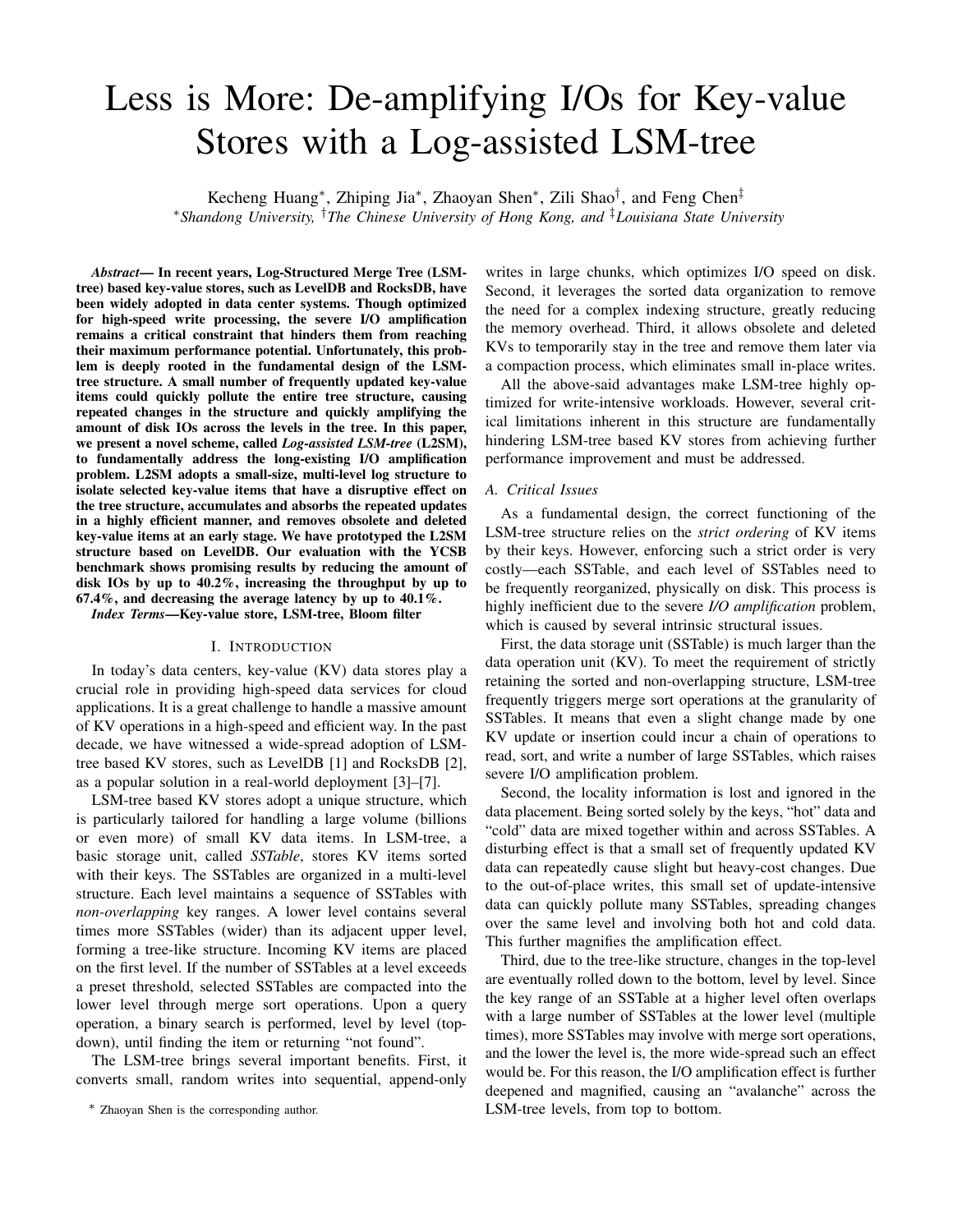

is the lowest for the workloads with the Random distribution. This is because the Random distribution workloads have the weakest access locality and receive the least benefits.

#### *C. Compaction Effect*

The write amplifications (WAs) of these two platforms under different workloads are shown in Figure 8. We can observe that for different workloads, the WAs of LevelDB range from 3.19 to 5.18. However, the WAs of the proposed L2SM design is much lower, ranging from 3.04 to 4.65. For the write-only workload (the Read:Write ratio is 0:1) of the Skewed Latest distribution, L2SM achieves the highest WA improvement, which is 27.8%. With a read-intensive workload (the Read:Write ratio is 9:1) of the Random distribution, L2SM has the lowest WA improvement, which is 17.8%. Based on the result, we can conclude that the proposed L2SM design effectively reduces the KV store maintenance overhead.

Figure 8 also gives the occurrences of compaction and involved files of L2SM and LevelDB with different workloads. In L2SM, by isolating those update-intensive and sparse items in the SST-Log, the occurrences of compaction are reduced remarkably. With the write-only workload (Read:Write  $= 0.1$ ) of the Skewed Latest Zipfian distribution, L2SM triggers 5,523 compactions, which is 45.4% lower than that of LevelDB. The SSTables involved in these compaction operations also decrease from 79,382 to 46,654, which is 41.2% lower. When the ratio of read requests increases to 90%, L2SM can still reduce the occurrences of compaction and the involved SSTables by 25.6% and 17.6%, respectively. For the mixed workloads of the Scrambled Zipfian distribution, L2SM also reduces the occurrences of compaction by 16.8%–42.1%, and the number of involved SSTables by 17.9%–37.5%, compared with LevelDB. Even for the Random workload, which carries fewer hot keys with a weak locality, L2SM still reduces the number of compaction operations by 16.7%–39.4%, and involved SSTables by 18.2%–25.8%, compared to LevelDB.

We further measure the total number of disk IOs of the two designs with different workloads. For the write-only workload, the size of the incoming KV items is about 25 GB. For the workloads of the Random distribution, the total disk IO amount of LevelDB is nearly 398 GB, which is 16.76 times larger than the original input. For L2SM, in contrast, the total disk IO amount is about 318 GB, which is 20.1% lower than that of LevelDB. The workloads of the Random distribution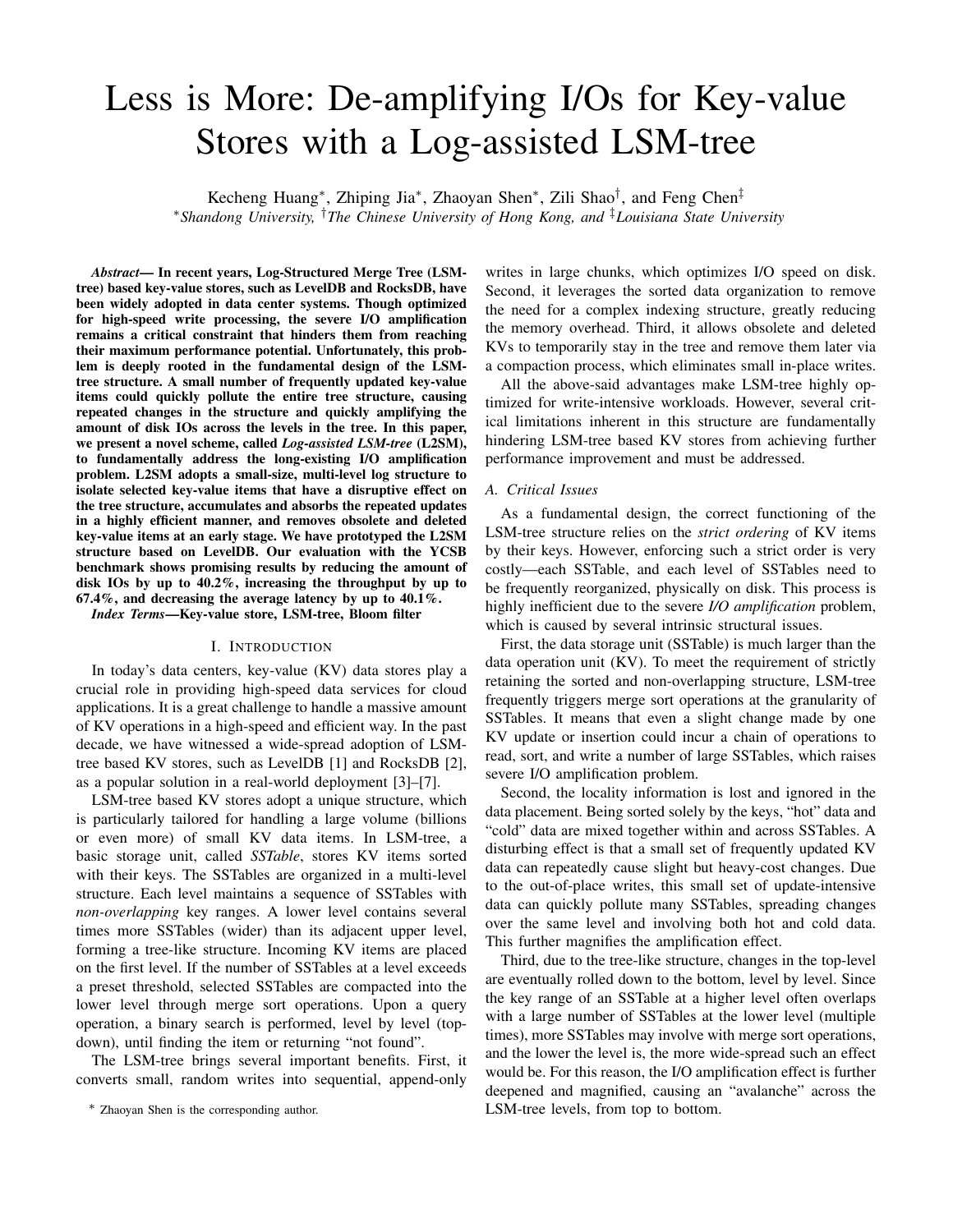

suffer the highest total disk IO. This is because the random requests have weak data locality, which would incur higher maintenance overhead and achieve less benefit. Meanwhile, L2SM still reduces the most total disk IO amount with the workload of the Skewed Latest Zipfian distribution, which is 40.2% lower than that of LevelDB (219.8GB).

#### *D. Read Limitation*

Read. Figure 11(a) depicts the read performance and the relevant memory usage of different workloads between LevelDB and L2SM. Specifically, L2SM provides roughly the same throughput and latency as LevelDB. The throughput of L2SM is inferior to LevelDB by 0.55%–2.82%. The same situation occurs in latency, where L2SM is 0.65%–3.40% slower than LevelDB. As for memory usage, L2SM needs 7.5% to 11.3% more memory space than LevelDB to maintain the bloom filters for SSTables in the log. Compared with the "OriLevelDB" (with on-disk bloom filters), both L2SM and LevelDB show great enhancement on latency and throughput ranging from 44.5%–54.9% and 86.2%–128.3%, respectively. The cost is that more memory space is needed to maintain their bloom filters (61%–123%, compared to OriLevelDB).

Range Query. To evaluate the performance of range query, we use the YCSB benchmark to first issue 50 million KV pairs to populate the database, and then perform 10 million range query requests. The size of these KV pairs varies from 256B to 1KB. The results are shown in Figure 11(b). *L2SM BL* denotes the results of L2SM without any optimization for range queries; *L2SM\_O* denotes the design that organizes the SSTables in each SST-Log in an ordered manner; *L2SM OP* denotes the design that also uses the parallelized search method to perform range queries with two threads. As shown, compared with LevelDB, L2SM without any optimization suffers 57.9% throughput reduction for range queries. Organizing the SSTable in a sorted manner accelerates the process, which alleviates the performance degradation to 36.4%, compared with LevelDB. Parallelizing the search operations further improves the throughput and almost completely hides the performance loss (only 2.9%). Since more threads are involved, the CPU consumption of *L2SM OP* is higher than the stock L2SM.

# *E. Scalability*

To evaluate the scalability of L2SM, we measure the L2SM performance with an increasing number of requests. Same

**1744.8 The relative throughput improvement over LevelDB** is retained **7240.7 Throughput** for the Scrambled Zipfian, and 24.2%–29.1% for the Random **CPU usage** distribution. The latency also shows a stable improvement, **82%-110%**  $\left| \hat{\xi} \right|$  of throughput and latency. When the number of requests **125%-146%** into L2SM first. Figure 9 shows the performance in terms <sup>106%-243%</sup> as the above experiments, 50 million KV items are loaded of throughp<br>
increases fr<br>
obvious per<br>
The relative increases from 40 million to 80 million, L2SM shows no obvious performance degradation compared with LevelDB. at 60.4%–65.2% for the Skewed Latest Zipfian, 47.4%–50.1% 37.5%—39.1% for the Skewed Latest Zipfian, 31.5%–33% for the Scrambled Zipfian, and 20.2%–22.2% for the Random distributions. As for total I/O amount, L2SM saves disk IO at the rate of 41.1%–43% for the Skewed Latest Zipfian, 30%–32.1% for the Scrambled Zipfian, and 21.8%–24.1% in the Random. These results show that L2SM scales well for handling a large amount of KV requests.

#### *F. Comparison with RocksDB and PebblesDB*

We further compare the performance of L2SM with two representative, the state-of-the-art LSM-tree based KV stores, RocksDB [2] and PebblesDB [14]. When comparing with PebblesDB, we increase the log-to-tree ratio from 10% to 50%. Note that the space overhead of PebblesDB over LevelDB is about 200%. The other parameters of L2SM are the same as in Section IV-A. We use the workloads described in Section IV-B to evaluate the performance of the three KV stores.

Figure 12 shows the system latency, throughput, total write, and disk usage comparisons of L2SM with RocksDB and PebblesDB under workloads with the Skewed Zipfian, Scrambled Zipfian, Random, and Uniform distributions. As shown, L2SM outperforms RocksDB across the board. For latency, the improvement of L2SM over RocksDB ranges from 34.9% to 61.1%; for throughput, the improvement is  $55.6\%$  159.5%; for disk IO, L2SM reduces disk writes by up to 69.8%.

Similar trends can be observed when comparing L2SM with PebblesDB. Although L2SM uses much less extra disk space, L2SM outperforms PebblesDB in all the workloads except the Uniform distribution. With the Skewed Zipfian workload, L2SM receives the highest performance gain, 17.9% and 14.4% in terms of throughput and latency, respectively. With the Random workload, L2SM outperforms PebblesDB by 9.9% and 7.3% for throughput and latency, respectively. The overall disk IO saving of L2SM over PebblesDB ranges from 15% to 26.5% in the three workloads.

We have also evaluated the tail latencies for the Skewed Zipfian workload running with the three KV stores. L2SM's 99th percentile tail latency is 0.03% and 0.18% lower than PebblesDB and RocksDB, respectively, which means that L2SM's tail latency remains at a low level with substantially improved throughput.

Our test with the Uniform distribution simulates an appendmostly workload, which has more than 60% of KVs never being updated and 30% being updated only once in a uniform, random manner. Even for such a challenging workload, L2SM incurs minimal overhead. L2SM shows only 1.4%, 2.5%, and 1.7% performance loss in terms of throughput, latency, and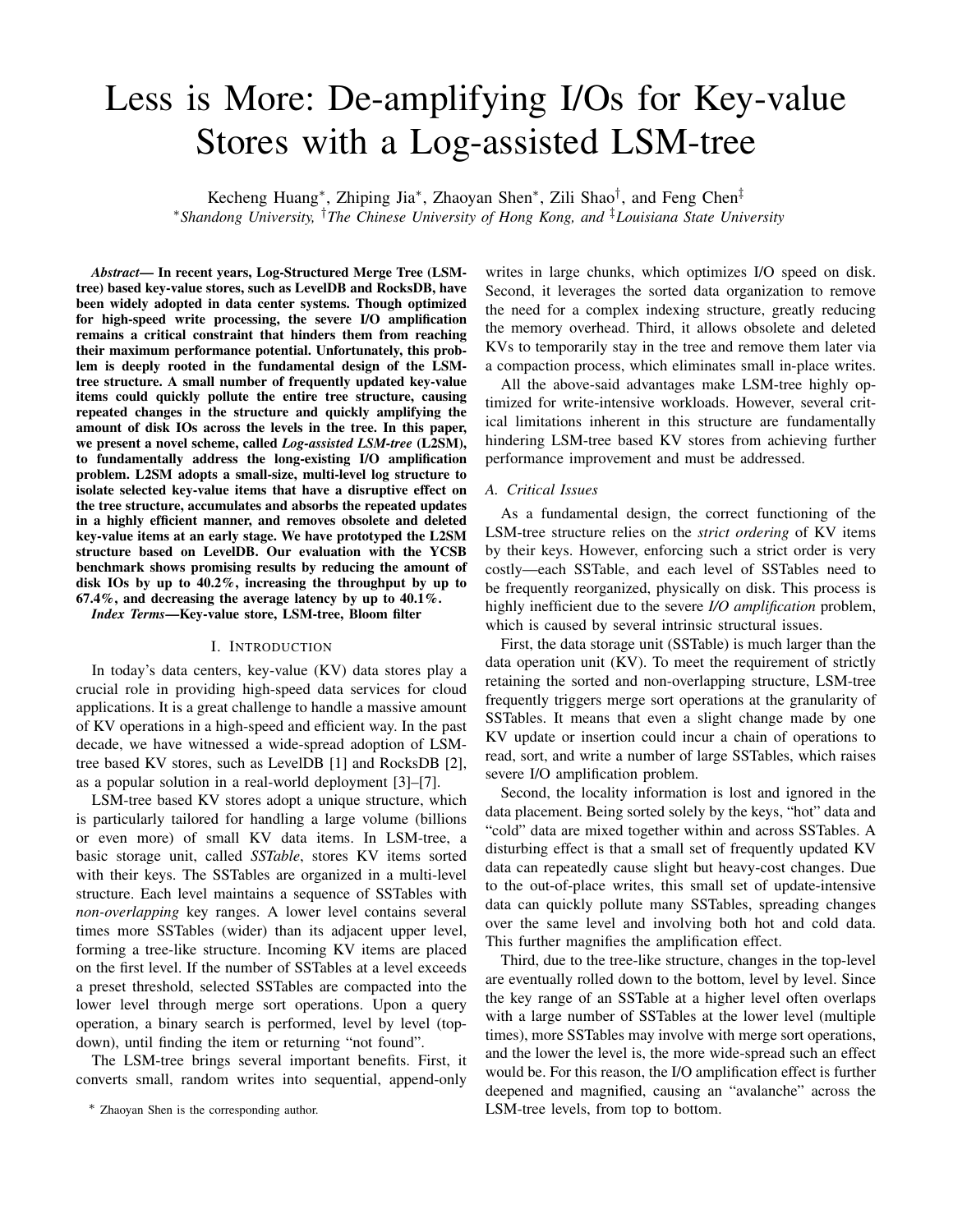

Fig. 12. Performance and I/O comparison with PebblesDB and RocksDB. disk IO, respectively, compared to PebblesDB. Compared to RocksDB, L2SM outperforms it in all workloads.

In terms of disk space consumption, both L2SM and PebblesDB need extra space to maintain the SST-Log structure and the Fragmented-LSM-tree structure, respectively. As shown in Figure 12(b), compared to PebblesDB, L2SM saves up to 26.3% disk space. Compared to RocksDB, PebblesDB consumes 50.2% to 74.3% more disk space, while L2SM needs only 28.4% to 48.7% extra space.

#### *G. Overhead Analysis*

Storage overhead. For storage space, the log at each level of L2SM structure demands more disk space. As described in Section III-B, when determining the log size of each layer, we have a preset space threshold of SST-Log, which is less than 10% of the original LSM-tree. Thus, the extra storage space is less than 10%. We have run different workloads with the Random and Zipfian distributions and recorded the occupied storage of LevelDB and L2SM. Figure 10 shows the storage status of these implementations along the execution process. As expected, for both workloads, the storage requirement of L2SM is larger than LevelDB. For workload of the Scrambled Zipfian distribution, the storage space overhead of L2SM ranges from 4.3% to 9.2%. For the Random distribution, the storage space overhead ranges from 4.2% to 8.7%.

Memory overhead. The memory overhead of L2SM is mainly due to the in-memory bloom filters for SSTables and the HotMap. L2SM maintains in-memory bloom filters to improve read performance. Figure 11(a) provides the memory consumption of these three implementations under different workloads. As shown in the figure, the original LSM-tree (OriLevelDB) requires the least memory, and L2SM requires slightly more memory than LevelDB. Under different workloads, the memory overhead ranges from 3.2% to 11.3%, compared to LevelDB. The overhead mainly comes from the bloom filters for SSTables in the log and the in-memory HotMap maintained by L2SM.

#### V. RELATED WORK

In recent years, many optimizations for LSM-tree based key value stores have been proposed [14]–[21].

Handling write amplification. PebblesDB [14] builds a key-value store using a fragmented log-structured merge tree to combine the design ideas from skip lists and LSM-tree. It relaxes the requirement of maintaining non-overlapping key ranges at each level and introduces guards to avoid rewriting data in the same level, which reduces compaction

**Skewed Zipf** Sambled Zipf Random Uniform **a** partitioned tiering method to reduce write amplification. cost. However, the coarse-grained data structure of PebblesDB incurs severe storage space overhead as evaluated in the experiments. LWC-store [15] uses a partitioning method to vertically group entries and defines lightweight compaction by only merging metadata to decrease write amplification. LSM-trie [16] conducts an LSM-based and prefix-style hash index for managing massive small key-value pairs. It proposes dCompaction [17] defines virtual SSTable and virtual merge to delay the required compaction for lowering the overall compaction overhead. Unlike these schemes, L2SM tries to retain the tree structure and only uses a small SST-Log as an extension to store selected KV items.

> Key & Value separation. WiscKey [22] reduces compaction IOs by separating the keys from the values and only manages the keys and metadata in the LSM-tree, through which the cost of write operations can be greatly decreased. Based on that, HashKV [23] further optimizes the value management using a hash-based structure to improve the read performance. These KV separation-based schemes could bring heavy garbage collection burden and the space efficiency may also be influenced by the value space management.

> Hot & Cold separation. TRIAD [24] allows cold entries to enter the LSM-tree by holding hot entries in memory. However, the small Memtable size refrains the scope of hotness detection and its efficacy. Anti-caching [25] maintains an in-memory LRU chain to separate hot and cold records. Hot records are added to the tail of the chain and cold records are evicted to disks. Siberia [26] logs the access timestamps of all records and analyzes the log offline to predict the hot records. Then hot data is kept in memory and cold data is moved to disk. Funke et al. [27] proposes a hardware-assisted monitoring component, which uses the CPU's Memory-Management Unit to separate hot and cold tuples in HyPer. Cold tuples are further compressed and stored in virtual memory pages. These hot/cold data separation techniques work on individual data records and are used for the purpose of improving read/write performance. In contrast, L2SM uses a mechanism, called HotMap, to separate hot and cold SSTables and aims to minimize I/O amplification.

> Performance optimization. Many prior optimization solutions [28]–[31] aim to directly enhance the performance of LSM-tree based data stores. Monkey [30] identifies the important tuning knobs and environmental parameters that determine the worst-case performance and further models the worst-case lookup and update costs. Its goal is to provide maximum throughput under uniformly random workloads, and for other workloads, it tries to achieve maximum lower-bound throughput. L2SM, in comparison, aims to solve the write amplification issues caused by the structural problem rooted in the LSM-tree itself. By delaying the deletion of invalid data components, LSbM-tree [32] improves the hit ratio of LSM-tree data in the OS page cache. ElasticBF [33] adopts a dynamic bloom filter adjustment policy to tune the false positive rate based on the hotness and access frequency of keys. VT-Tree [34] modifies the merge operation using a stitching